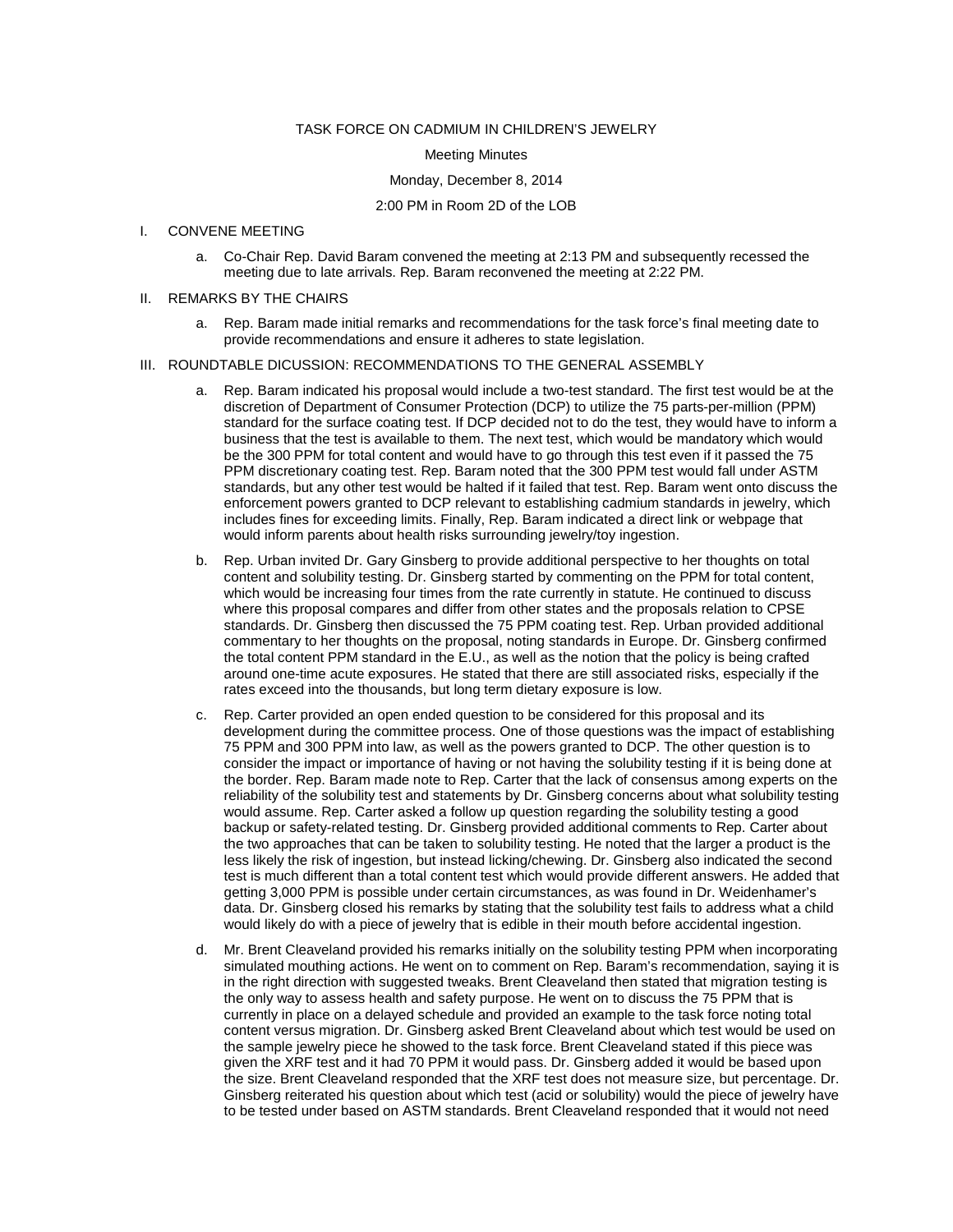the secondary test because it would have passed the first test. Dr. Ginsberg noted his response to Rep. Carter earlier that a piece comparable to the size shown today would not be swallowed or if ingested would get caught in the esophagus, which would require surgical removal. Brent Cleaveland stated that if the piece were broken it poses the risk of swallowing. He went on to reiterate the point he had made previously that this piece would require an XRF test to determine its contents on a percentage basis and an acid digestion or migration test to determine the health or safety risk. Rep. Carter asked Brent Cleaveland about what would occur if the sample piece had 3,000 PPM that was not noted on the initial tests because it had a heavy surface coating. Rep. Carter added to his question to Brent Cleaveland whether he has seen manufacturers use higher levels of cadmium and heavier surface coatings to make up for the increased levels of cadmium. Brent Cleaveland responded that if you marred pieces with a thicker surface coating it would only expand the surface are of the jewelry. Brent Cleaveland further discussed the usage of cadmium to thin out solders, to reduce viscosity, and in certain dyes. He stated that its use in dyes is minimal to non-existent and summarized how cadmium is generally created as a byproduct.

- e. Dr. Ginsberg provided additional comment regarding the intent of the study on children's jewelry safety and cadmium exposure to marred products by Dr. Weidenhamer. Brent Cleaveland responded to Dr. Ginsberg's remarks regarding third-party testing, CPSC monitoring at the borders and the level of effort undertaken by CPSC to prevent the sale of products that would necessitate a recall.
- f. Rep. Vargas discussed his history in the education systems when lead became a substantive issue, noting the enforcement of a zero-tolerance policy on heavy metals present in schools. He stated that ideally that standard should be applied to this proposal or the recommendations Rep. Urban had proposed, but noted the necessity to strike a balance and compromise with all sides.
- g. Rep. Esposito noted who the fines would be imposed upon would be his primary question and concern about the proposal. Rep. Esposito added that Rep. Baram's proposal seemed most palatable to everyone and matches California standards. Rep. Baram responded that he had a lack of certainty on what the fines would consist of and who it would apply to. Mr. Maloney added that this provision may fall under the State Child Protection Act rather than standalone provision. Rep. Baram asked Mr. Maloney to elaborate on the State Child Protection Act. Mr. Maloney elaborated on the use of the State Child Protection Act and other federal or state acts that could have a potential relation to the proposed recommendations to the General Assembly. Rep. Baram asked Mr. Maloney if these proposed recommendations, if put into law, would also fall under the Connecticut Unfair Trade Practices Act. Mr. Maloney responded that it would also fall under that Act as well.
- h. Rep. Baram asked of Dr. Ginsberg to clarify the difference between percentages versus PPM total content. Dr. Ginsberg provided clarification to the task force regarding the limitations of how much total cadmium is in the child's environment and what is ingestible and poses a risk of internal exposure varies on the size of the product. He added that those products then could fall under extraction through a soluble, or a 'licking' test. Dr. Ginsberg concluded his remarks by reiterating that pieces with high concentrations of cadmium would likely not enter the system because they would be too large as is, but marred, smaller pieces can pose similar risks if ingested. Rep. Baram asked Dr. Ginsberg a follow up question about the toxicology standard the difference between 100 PPM to 300 PPM. Dr. Ginsberg stated there is a large variability due to factors such as diet, length of time in the stomach; however utilizing Weidenhamer study and calculating 300 PPM the level of exposure would be within the safe level.
- i. Brent Cleaveland asked Dr. Ginsberg if he would exclude certain components like miniscule amounts of paints applied to small charms. Dr. Ginsberg responded that he had not looked into it, but it would depend on if the paint can be picked up by the XRF testing. He added that if the proposal specifically stated the level of paint necessary to do component tests, it could be considered. Brent Cleaveland added such a proposal would save time for testers and noted California's law also allow for crystals on a piece to be exempted because cadmium in the crystal would not be bioavailable. Brent Cleaveland addressed the Weidenhamer study, noting the testing Dr. Weidenhamer performed did not test component parts. In addition, he discussed ASTM standards. Rep. Baram asked Brent Cleaveland regarding the exemptions he cited in other states such as crystals. Brent Cleaveland provided an example of ingestion of a marble not allowing for exposure because the human body cannot digest glass, which includes rhinestones. Rep. Baram asked Mr. Cleaveland for clarification regarding 200 PPM for solubility test and whether it could be applied to total content as well. Brent Cleaveland responded that he feels it doesn't add anything to the safety aspect.